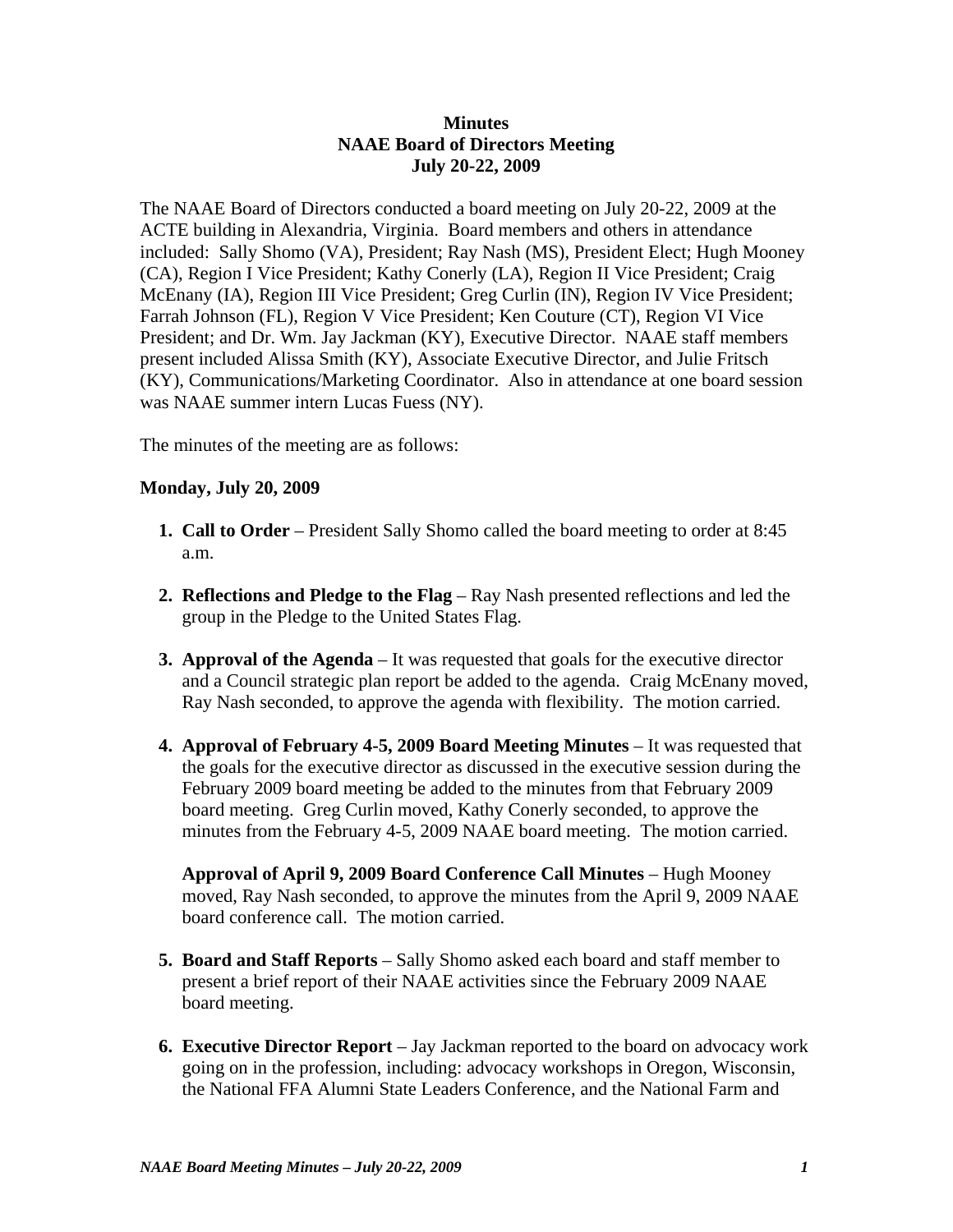Ranch Business Management Education Association annual meeting; updating state advocacy leaders list; creation of state profiles on NAAE website; 2009 advocacy intern; the new Personal Ag Ed Advocacy Plan on the website; state legislative information on the NAAE Legislative Action Center; and the ACTE National Policy Seminar.

- **7. Professional Growth Committee Meeting** Hugh Mooney, Board Professional Growth Committee Chair, conducted the Professional Growth Committee meeting. Cherie Hofmann, Indiana, Full Professional Growth Committee Chair, joined the meeting via conference call. (Refer to the committee report for the details of the committee meeting.)
- **8. Public Policy Committee Meeting** Craig McEnany, Board Public Policy Committee Chair, conducted the Public Policy Committee meeting. Aaron Geiman, Maryland, Full Public Policy Committee Chair, joined the meeting via conference call. (Refer to the committee report for the details of the committee meeting.)
- **9. Associate Executive Director Report** Alissa Smith reported on webinars held during the past year and those currently planned in the future months. This report will be continued later in the board meeting.

*President Sally Shomo recessed the board meeting from 11:45 a.m. - 1:15 p.m. for a lunch break.*

- **10. Introduction of Lucas Fuess, 2009 NAAE Advocacy Intern** Lucas Fuess, the 2009 Advocacy Intern from New York, spoke briefly of his experiences this summer during his internship.
- **11. Marketing Committee Meeting** Ken Couture, Board Marketing Committee Chair, conducted the Marketing Committee meeting. Chad Massar, Montana, Full Marketing Committee Chair, joined the meeting via conference call. (Refer to the committee report for the details of the committee meeting.)
- **12. Member Services Committee Meeting** Farrah Johnson, Board Member Services Committee Chair, conducted the Member Services Committee meeting. Mark Williams, Illinois, Full Member Services Committee Chair, joined the meeting via conference call. (Refer to the committee report for the details of the committee meeting.)
- **13. Policy and Bylaws Committee Meeting**  Kathy Conerly, Board Policy and Bylaws Committee Chair, conducted the Policy and Bylaws Committee meeting. Pamela Berlekovic, Connecticut, Full Policy and Bylaws Committee Chair, joined the meeting via conference call. (Refer to the committee report for the details of the committee meeting.)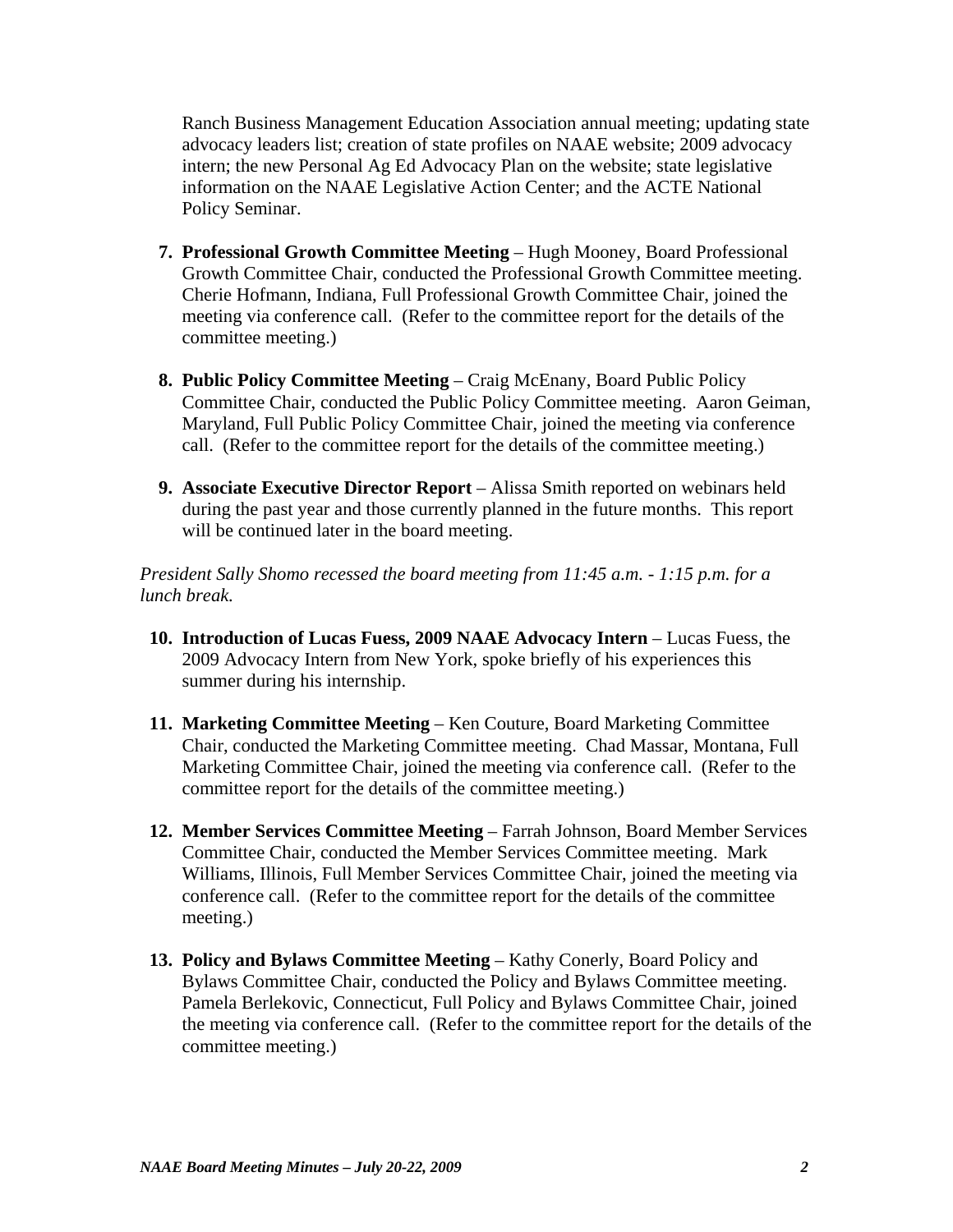- **14. Associate Executive Director Report (continued)** Alissa Smith presented the final 2008-09 NAAE membership report.
- **15. Strategic Planning Committee Meeting Ray Nash, Board Strategic Planning** Committee Chair, conducted the Strategic Planning Committee meeting. Steve Russell, Washington, Full Strategic Planning Committee Chair, joined the meeting via conference call. (Refer to the committee report for the details of the committee meeting.)
- **16. Leadership Handbook Updates** Ray Nash led the board through an updating of the NAAE Leadership Handbook. Major updates were as follows:
	- 3.1.6 update committee names
	- 3.2.3 add National FFA Alumni, National FFA Foundation, National Farm and Ranch Business Management Education Association, and any other groups represented on the National Council of Agricultural Education
	- 3.2.4 update publication schedule for NAAE *News & Views* to six times per year
	- 3.2.23.1 update travel reimbursement information
	- 3.2.22.6 update staff vacation details
	- 4.3 update committee names
	- 4.8.2 update time commitments of NAAE officers
- **17. Finance Committee Meeting**  Greg Curlin, Board Finance Committee Chair, conducted the Finance Committee meeting. Naomi Knight, Maryland, Full Finance Committee Chair, joined the meeting via conference call. (Refer to the committee report for the details of the committee meeting.)
- **18. Communities of Practice Update** Julie Fritsch, NAAE Communications/Marketing Coordinator, updated the board on Communities of Practice.
- **19. Council Strategic Planning Update** Ray Nash, who represented NAAE during the Council's strategic planning meeting, updated the board on the Council's strategic plan.
- **20. Executive Session** The board went into an executive session at 5:15 p.m.

*President Sally Shomo recessed the board meeting for the day at the end of the executive session.*

## **Tuesday, July 21, 2009**

**21. Scholarship Approvals** – Ken Couture moved, Hugh Mooney seconded, to approve the list of upper division scholarship recipients as presented. The motion carried.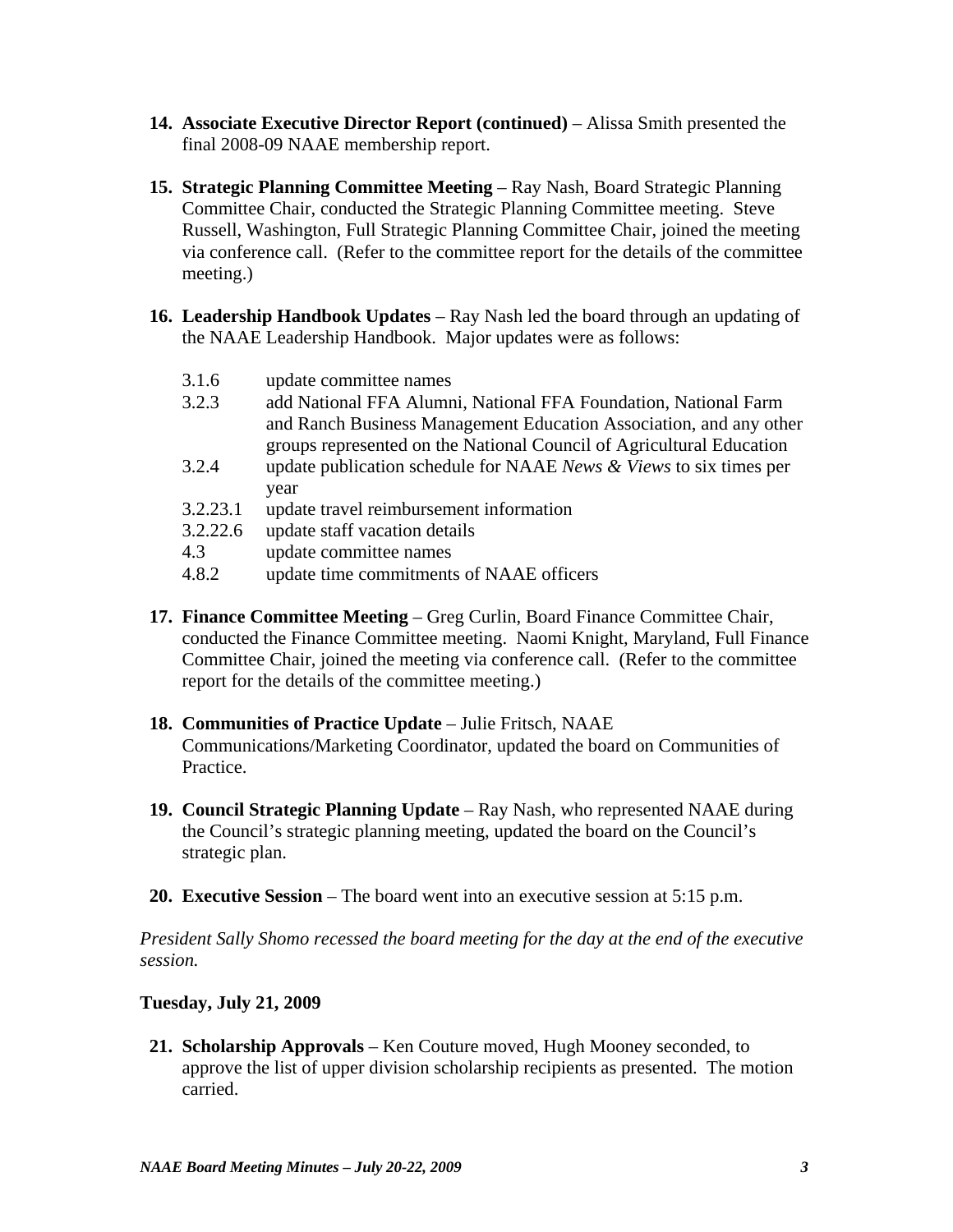- **22. Board Appointments** NAAE needs to fill two appointments to ag ed related boards, including one teacher position on the National FFA Organization board and the postsecondary instructor position on the National Council for Agricultural Education. Board members are to bring 20 copies of letters of interest and resumes from each interested person to the 2009 NAAE pre-convention board meeting.
- **23. ACTE Meet and Greet** The NAAE board and staff hosted the ACTE staff for coffee and donuts as a gesture of appreciate to the ACTE staff for their assistance with the NAAE convention, National Policy Seminar, and other initiatives throughout the year.
- **24. Teach Ag Campaign** Julie Fritsch, NAAE Communications/Marketing Coordinator, updated the board on the National Teach Ag Campaign, a National Council for Agricultural Education initiative, led by NAAE.
- **25. Program of Activities Update** The NAAE board updated the NAAE Program of Activities. Each board member updated the section pertaining to his/her respective committee assignment.

*President Sally Shomo recessed the board meeting from 11:45 a.m. - 1:20 p.m. for a lunch break.*

 **26. 2009 NAAE Convention Planning** – Alissa Smith lead the board in a discussion of the 2009 NAAE Convention. Items discussed included the following: professional development workshops; board travel arrangements (book flights now); host state is planning for the host state social; there will be no off-site professional development tours; we will have a spouse program similar to previous years.

 **2009 NAAE Award Recipients Approval** – The board reviewed the lists of 2009 award winners. Hugh Mooney moved, Craig McEnany seconded, to approve the award winners as presented. The motion carried.

- **27. Committee Reports** 
	- **a. Professional Growth Committee Report** Hugh Mooney presented the Professional Growth Committee report and then moved to adopt the Professional Growth Committee report as presented; Craig McEnany seconded. The motion carried.
	- **b. Public Policy Committee Report** Craig McEnany presented the Public Policy Committee report and then moved to adopt the Public Policy Committee report as presented; Hugh Mooney seconded. The motion carried.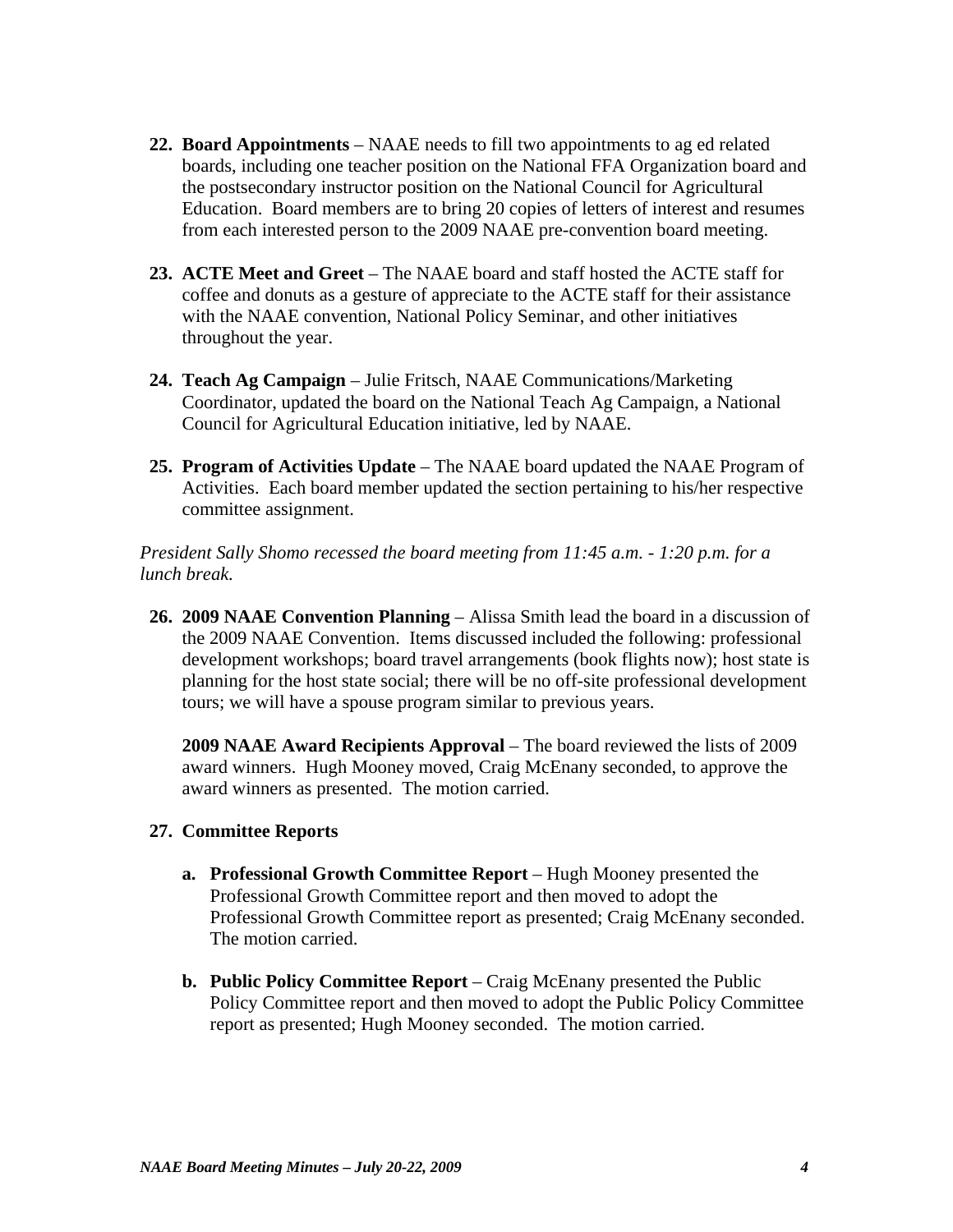- **c. Marketing Committee Report**  Ken Couture presented the Marketing Committee report and then moved to adopt the Marketing Committee report as presented; Ray Nash seconded. The motion carried.
- **d. Member Services Committee Report** Farrah Johnson presented the Member Services Committee report and then moved to adopt the Member Services Committee report as presented; Kathy Conerly seconded. The motion carried.
- **e. Policy and Bylaws Committee Report**  Kathy Conerly presented the Policy and Bylaws Committee report and then moved to adopt the Policy and Bylaws Committee report as presented; Ray Nash seconded. The motion carried.
- **f. Strategic Planning Committee Report** Ray Nash presented the Strategic Planning Committee report and then moved to adopt the Strategic Planning Committee report as presented; Kathy Conerly seconded. The motion carried.
- **g. Finance Committee Report**  Greg Curlin presented the Finance Committee report and then moved to adopt the Finance Committee report as presented; Ken Couture seconded. The motion carried.
- **28. Preparation for Capitol Hill Visits** Jay Jackman reviewed with the board the key messages for this year's Capitol Hill visits.
- **29. Website Update** Julie Fritsch provided an update to the board on plans for an update of the NAAE website.
- **30. 2009 National FFA Convention** The board members asked for the following numbers of sleeping rooms at the Hyatt: Sally Shomo, 7; Ray Nash, 7; Hugh Mooney, 0; Kathy Conerly, 3; Craig McEnany, 2; Greg Curlin, 5; Farrah Johnson, 0; Ken Couture, 0; and NAAE student workers, 3. Room rate at the Hyatt will be \$213.44 all inclusive. We will also have three staff rooms at the Westin. Alissa Smith handed out the sleeping room reservation forms and announced that these completed forms are due directly to Ellen Williams at the National FFA Organization. Alissa Smith also reported that board members need to provide their FFA chapter number to her no later than September 1, 2009 so she can ensure that board members get their discounts on FFA convention registration fees for staying in the FFA convention housing block.
- **31. National FFA Update** Sally Shomo read a letter from Dr. Larry Case updating the profession on FFA's progress toward hiring a new COO and the reorganization of the National FFA Foundation.
- **32. National FFA Foundation Board of Trustees Update** Sally Shomo and Ray Nash updated the board on discussion around the reorganization of the National FFA Foundation Board of Trustees.